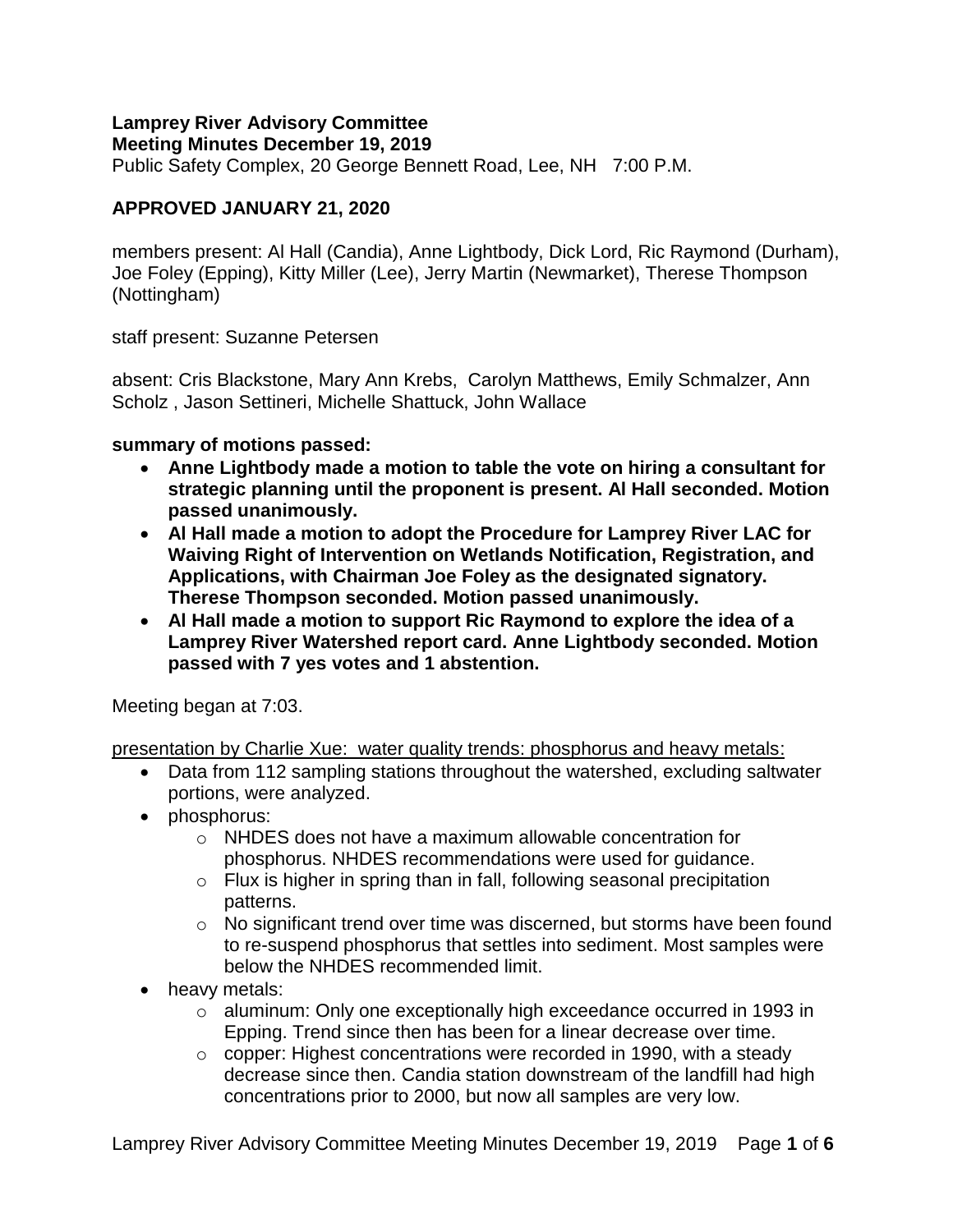- $\circ$  zinc: High concentrations below Candia landfill were recorded prior to 2000, now very low.
- o Lead, nickel, cadmium, chromium, iron, and mercury were analyzed, but data were insufficient for proper trend analysis.
- recommendations: more frequent monitoring in spring or during floods to see if accumulations in sediment are being re-suspended.

### approval of minutes from November 19, 2019:

Dick Lord made a motion to approve the minutes as presented. Al Hall seconded. Minutes were approved unanimously.

### financial report:

All statements were reviewed and everything was found to be in order.

### outreach update:

- Two videos featuring David Carroll are well underway and nearing completion.
- The website is aging and might not be supported by current technology much longer. Other websites are being reviewed and design priorities will be gathered.

### history and recreation updates: No changes to previous reports.

### wildlife update:

NHFGD reports that the Blanding's turtle nest site project off Route 108 has been completed. Three nest sites were created by opening the canopy and hauling in sand for nesting substrate. NHFGD personnel are continuing to monitor the sites using time-lapse cameras during nesting season.

### project review:

No new projects were reviewed in December. One culvert replacement projects in Lee will be discussed on January 2.

### LRWA update: Not applicable.

### town updates:

- Nottingham: Pawtuckaway Lake Association will be working with NHDES to apply for an invasive aquatic weed grant.
- Durham: The town is looking at potentially modifying Mill Pond upstream of the Oyster River Dam. The Oyster and the Lamprey are conjoined via Hamel Brook.

#### new office:

Old office space has been vacated. Bulky items are in a storage locker. All other materials have been moved to the Loft. Two strong metal shelving units have been installed.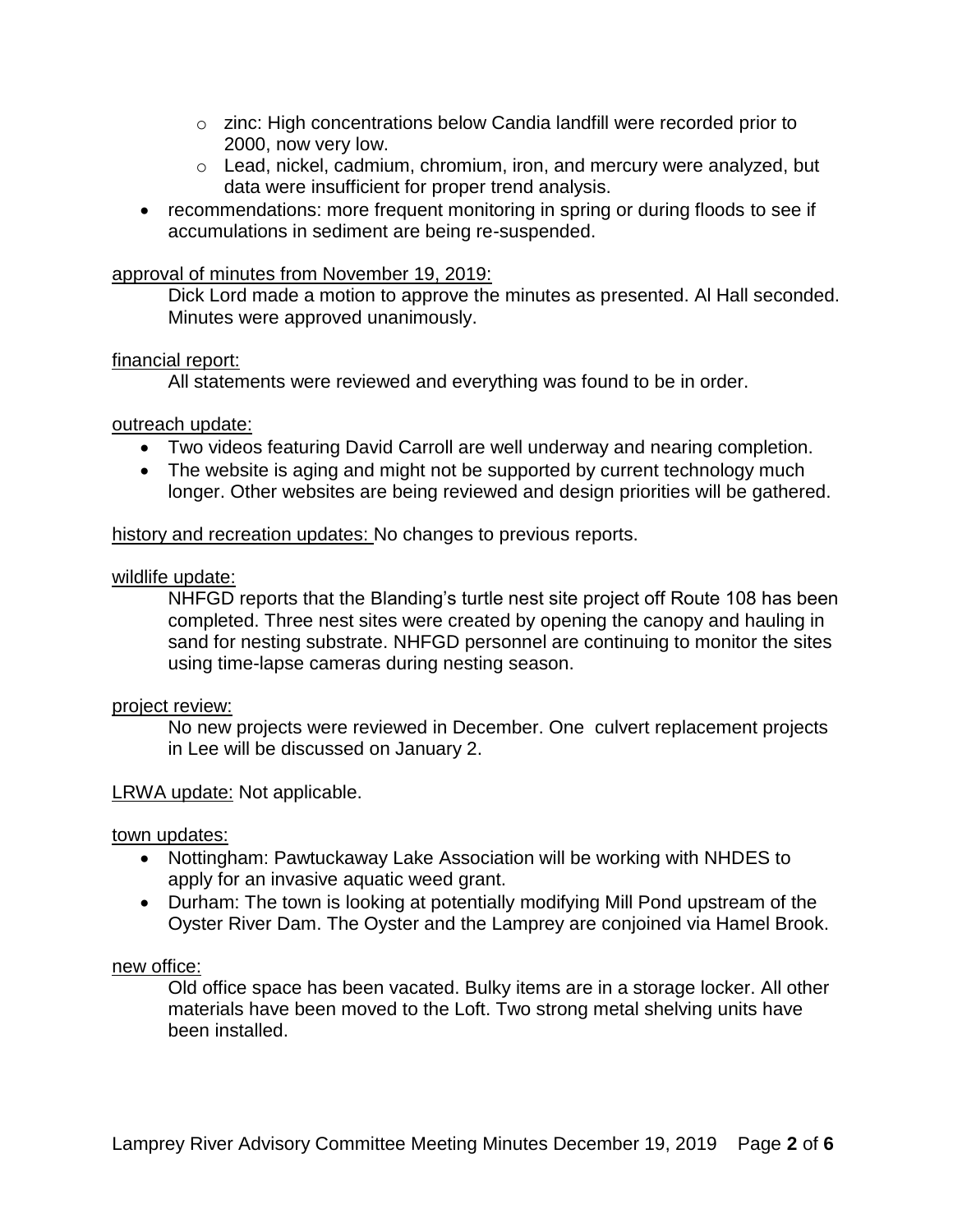### follow-up on offer to videotape LRAC meetings:

It was recognized that the public can come and videotape any public meeting. Some members expressed apprehension about being videotaped and televised. Members reached a consensus that LRAC does not wish to invite videotaping of its meetings.

### follow-up to proposal to hire a consultant for strategic planning:

Carolyn's proposal to hire a consultant to assist with planning, membership, and other tasks was briefly discussed. It was decided to table the proposal until Carolyn could be present. **Anne Lightbody made a motion to table the article on hiring a consultant for strategic planning until the proponent is present. Al Hall seconded. Motion passed unanimously**

### revised NHDES wetland permit rules and waivers:

Applicants for permits-by-notification and other low-impact projects are now required to submit applications to LACs for review. In turn, LACs will be required to waive their right to review with very quick turn-around or force applications to a higher, standard wetland application process. If LACs do not sign off, NHDES must assume a full review is needed. This has the potential of putting LACs in a position of delaying small, routine jobs and causing a backlashfrom applicants.

In response to concerns from LAC representatives, NHDES has created a process for a designated representative from each LAC to waive the right of intervention on low-impact wetlands notifications, registrations, and applications. This process has been cleared by NHDES legal counsel.

### **Al Hall made a motion to adopt the Procedure for Lamprey River LAC for Waiving Right of Intervention on Wetlands, Notification, Registration, and Applications, with Chairman Joe Foley as the designated signatory. Therese Thompson seconded. Motion passed unanimously.**

### Lamprey River Report Card Development Project Proposal:

Ric Raymond provided written proposals for all to review. The overall purpose is to enable workgroups to measure the results of their efforts to accomplish goals and better plan for future projects. As currently envisioned, the project would evaluate 4-6 categories throughout the watershed and be completed in one year, with subsequent updates annually. The estimated cost of this is \$37,000.

Key discussion points:

.

- The budget will not allow \$37,000.
- Work in the full watershed might help promote the idea of full watershed designation as Wild and Scenic.
- There are multiple opportunities to engage UNH students and NH State departments.
- Opportunities to leverage existing LRAC work might be available.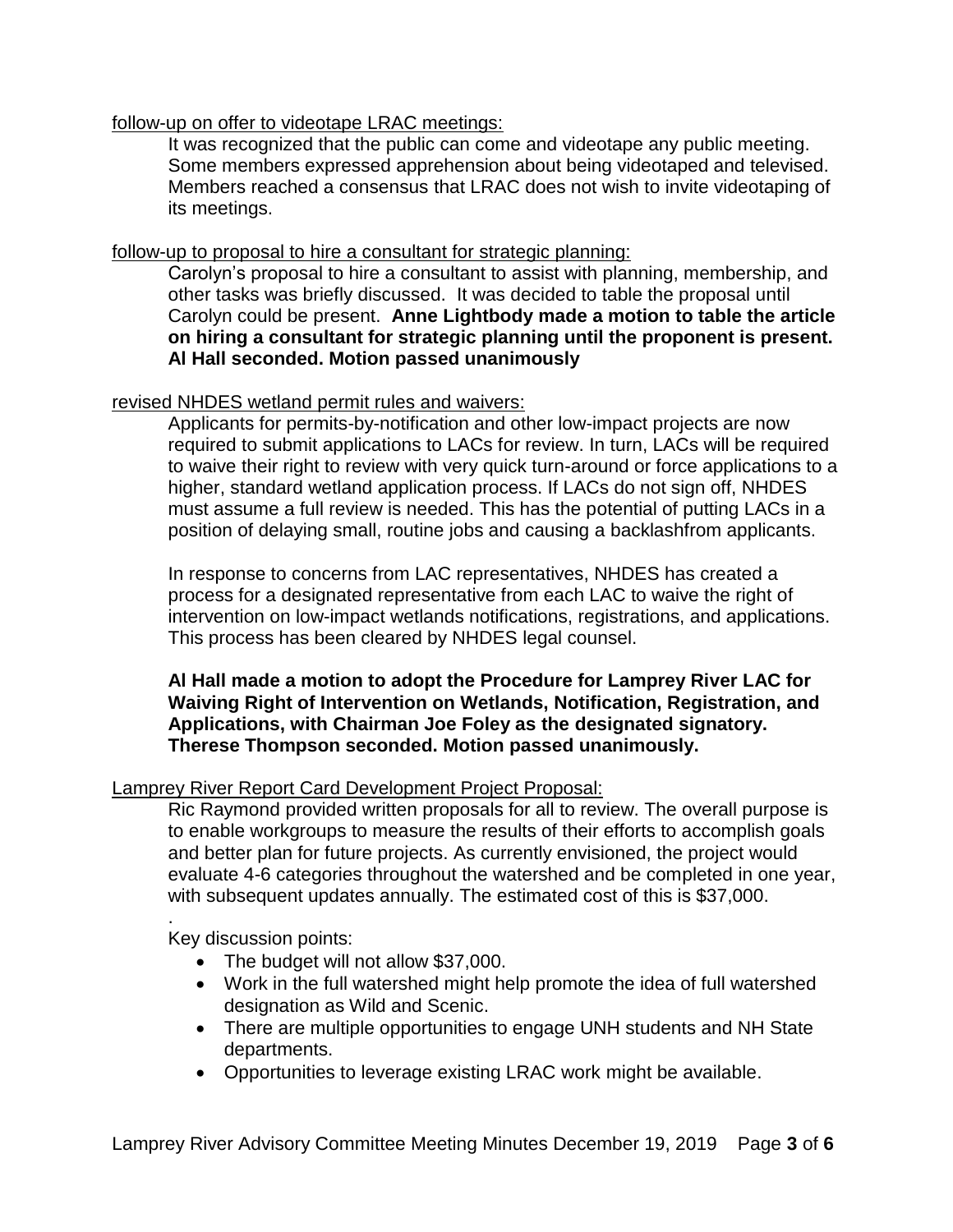- Ric is eager to take this on, both to help him understand the LRAC and its issues, and to work with representatives from NH agencies and towns.
- The SuAsCo Wild and Scenic River group in Massachusetts spent \$50,000 over two years on its report card and engaged many, many people.
- Ric is not looking for specific help right now and has no specific categories that he feels should be included. Ric wants to engage in researching available sources of information and resouces that are publically available.
- At this preliminary stage of the project he is basically looking for the committee's support to pursue it in more depth and was not asking for funding.
- **Al Hall made a motion to support Ric Raymond to explore the idea of a Lamprey River Watershed report card. Anne Lightbody seconded. Motion passed with 7 yes votes and 1 abstention.**

### land protection:

Dick Lord excused himself and left the room.

Joe Foley noted that a financial commitment to support a project in Durham that was made last December that will be coming to an end on December 31, 2019. The project encountered a few issues over the last year, but the likelihood of its imminent success is excellent. He recommended that the terms of the commitment be extended for another three months. **Al Hall made a motion to amend the terms of financial assistance for a land protection project in Durham by extending the deadline for completion by three months. Kitty Miller seconded. Motion passed unanimously.** 

### other:

- The next outreach, rec, history, and wildlife meeting scheduled for January 1, 2020 will be moved to January 8, 2020.
- The next project review meeting will take place on January 2.

### adjournment:

Anne Lightbody made a motion to adjourn. Al Hall seconded. Meeting was adjourned at 9:05.

## **ATTACHMENTS:**

### **Waiving Right of Intervention on Wetlands, Notification, Registration, and Applications**

*Adopted: 12/19/2019*

### **Introduction**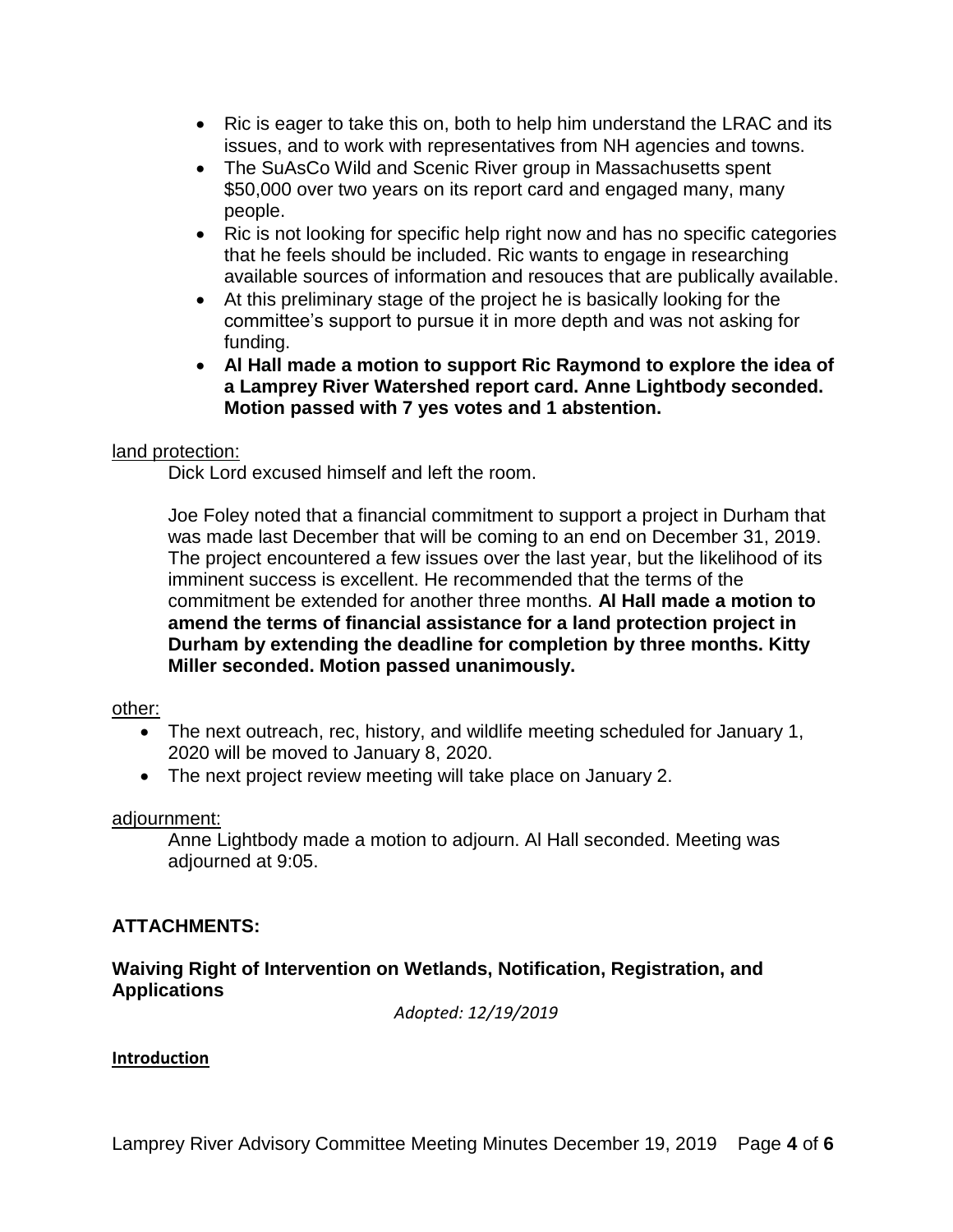Under the Rivers Management and Protection Act, RSA 483:8-a III, Local River Management Advisory Committees (LACs), including the subcommittees of the Connecticut River Joint Commissions, have been given the duty of reviewing permit applications for projects with the potential to impact the resources for which the river was designated. Specifically:

RSA 483:8-a III. The duties of such committees shall be: (b) To consider and comment on any federal, state, or local governmental plans to approve, license, fund, or construct facilities or applications for permits, certificates, or licenses, that may alter the resource values and characteristics for which the river or segment is designated.

Under the wetlands rules Env-Wt 100-900 effective December 15, 2019, LACs are asked to both review standard permit applications for projects proposed within the relevant designated river corridor as well as to waive the LAC's right to intervene on many proposed minimum impact projects within the designated river corridor.

As government instrumentalities, LACs are required to follow RSA 91-A, commonly called the Right-to-Know Law. Fulfillment of both RSA 91-A and RSA 483 under the wetland rules effective December 15, 2019 requires the LAC to review proposed wetland projects during an appropriately noticed public meeting. Volunteer LACs meet at most once per month, which means that applicants must wait until the LAC meets in order to obtain the required signature on Statutory Permit-by-Notification, Routine Roadway registration, and Permit-by-Notification forms.

## **Purpose**

This document outlines the policy and procedure under which the Lamprey River LAC shall sign wetland permit, notification, and registration forms for certain types of minimum impact projects proposed within the designated river corridor that the Lamprey River LAC has determined are unlikely to impact the designated river if performed in compliance with the permit, notification, or registration requirements. The signature indicates the LAC has waived its right to intervene on the project as proposed.

# **Applicability**

 $\overline{a}$ 

The procedure outlined below shall apply to the following wetland application forms for projects located within LAC jurisdiction: $1$ 

Statutory Permit-by-Notification:

Culvert Repair-Replacement (NHDES W-06-033)

<sup>&</sup>lt;sup>1</sup> "LAC jurisdiction" means the authority conferred by RSA 483:8-a, III upon a local river management advisory committee relative to activities within a designated river or river corridor, provided that for purpose of routine roadway maintenance activities conducted under an SPN, registration, PBN, or EXP, LAC jurisdiction shall be limited to activities in or within 250 feet of a Tier 2 or Tier 3 designated river that have a direct surface water connection to the designated river. (Env-Wt 103.27)